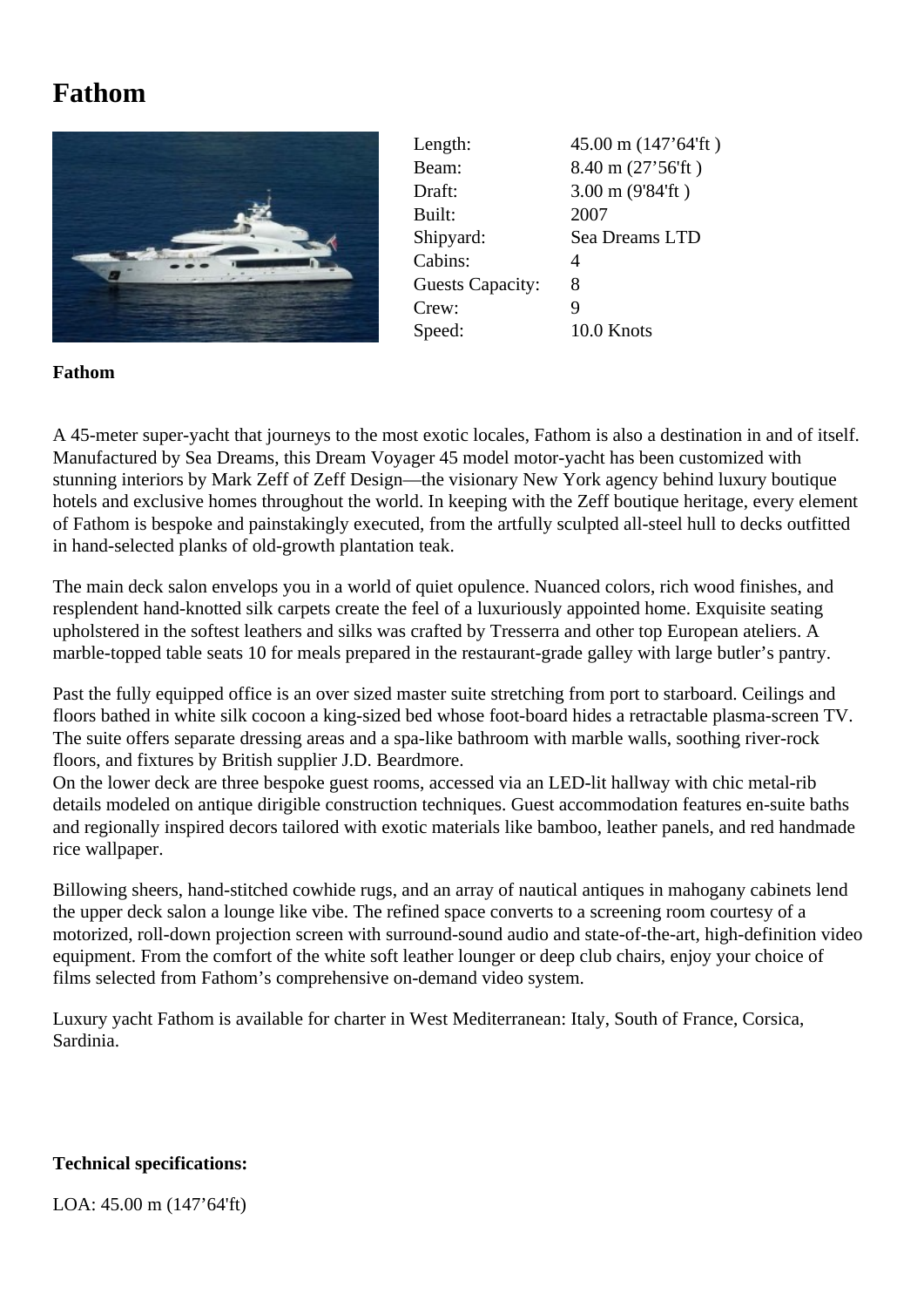Draft: 3.00 m (9'84'ft) Built: 2007 Flag: Malta Shipyard/Builder: Sea Dreams LTD Naval Architect: Miss Tor Yacht/Sea Dreams Exterior: Sea Dreams in House Interior: Zeff Designs Type: Motor Yacht GT: 417 T Classification Society: ABS Commercial: MCA Hull Material : Steel Engines: 2 x 800 BHP MAN Generators: 2 x 80 kW Kohler Fuel consumption: 180 Liters/Hr Bow Thruster: Yes Fuel capacity: 55.000 liters Fresh-water capacity: 12.000 liters Stabilizers: Yes @ anchor - Quantum Air Condition: Entire yacht with Individual Cabins Controls Max Speed: 13.0 Knots Cruise Speed: 10.0 Knots Guests: 8 Cabins:  $4$  (  $3 \times$  double cabins  $+ 1 \times$  twin cabin ) Crew: 9 ( sleep in separate crew quarters ) **Wifi** GYM Gear Jacuzzi on Sundeck

Tenders and Sea Toys:

1 x 430 DL Nouvurania RIB with 60 BHP Yamaha Engine 1 x 6.50 m BSC Colzani RIB with 150 BHP Yamaha Engine 2 x Yamaha VX Cruiser Wave Runners with 110 BHP Engine Inflatable Kayak Water skis Various tow-able toys Snorkeling Gear Fishing Gear

Images